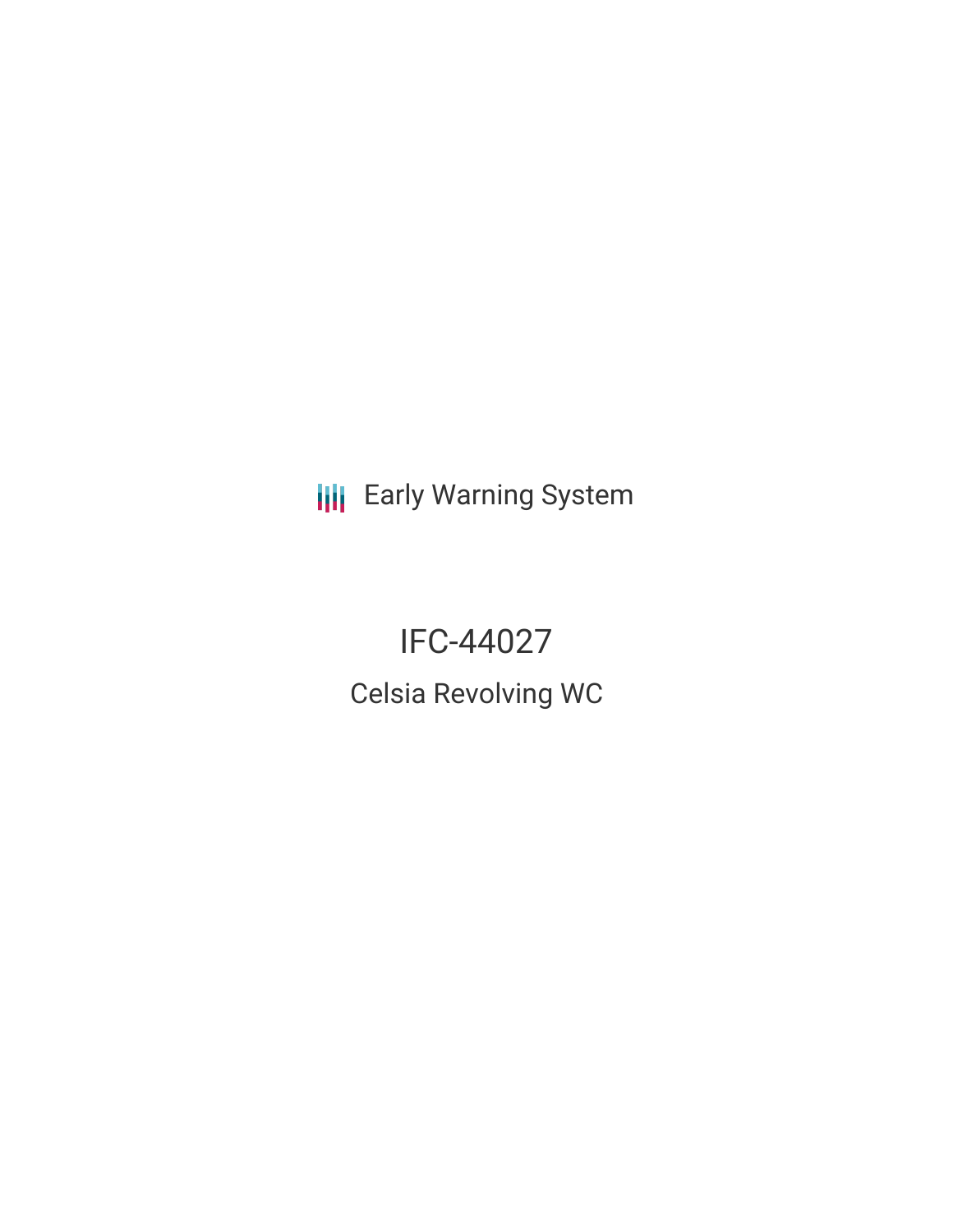

### **Quick Facts**

| <b>Countries</b>               | Colombia                                                                          |
|--------------------------------|-----------------------------------------------------------------------------------|
| <b>Specific Location</b>       | Guajira, Valle del Cauca, Tolima, Atlántico and Santander departments of Colombia |
| <b>Financial Institutions</b>  | International Finance Corporation (IFC)                                           |
| <b>Status</b>                  | Proposed                                                                          |
| <b>Bank Risk Rating</b>        | Α                                                                                 |
| <b>Borrower</b>                | CELSIA COLOMBIA S A E S P                                                         |
| <b>Sectors</b>                 | Climate and Environment, Energy, Infrastructure                                   |
| <b>Investment Type(s)</b>      | Loan                                                                              |
| <b>Investment Amount (USD)</b> | $$140.00$ million                                                                 |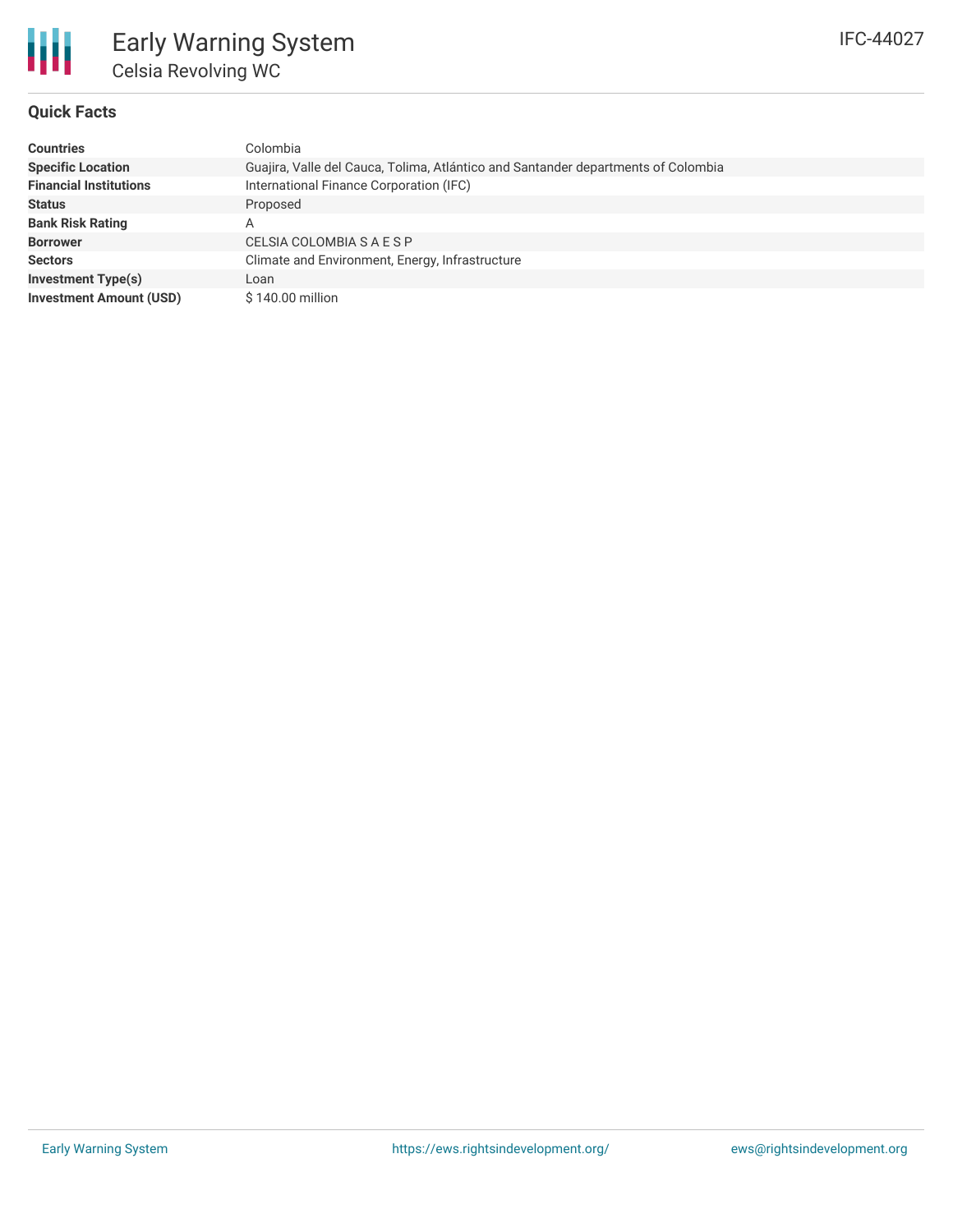

#### **Project Description**

Celsia Colombia S.A E.S.P. ("Celsia" or "the Company" - https://www.celsia.com/es/), is a vertically integrated utility and one of the largest private-sector energy companies in Colombia with hydro, solar and thermal generation as well as transmission, distribution, and energy commercialization. The proposed investment entails an up to US\$140 million equivalent COP-linked, 5-year unsecured corporate revolving facility to IFC's existing client, Celsia Colombia S.A E.S. P (formerly EPSA, "Celsia Colombia" or "the Company"). The proposed revolving facility could be used for: i) construction of renewable energy projects and/or acquisition of renewable energy assets; and (ii) financing of regulatory and maintenance capital expenditure on the transmission, distribution, and commercialization segments (the "project"). Under this revolving facility, any proposed investment opportunity will be presented to IFC together with the technical and environmental and social (E&S) due diligence conducted by experienced consultants. Accordingly, IFC will decide if: i) approve disbursement of the requested amount; ii) approve disbursement with the implementation of required actions determined by IFC; or iii) cannot provide funding for the proposed project under this facility; compliance with IFC Performance Standards being a key criterion in making this decision. As part of the candidate's pipeline for this revolving facility, Celsia has several solar projects and two wind power projects under consideration. Celsia's Solar projects are mostly located in 4 departments, in the North and South West of Colombia including Valle del Cauca, Tolima, Atlántico and Santander departments. The wind power projects in development, Camelia (270 MW) and Acacia 2 (91,2 MW) and its associated transmission lines, are in the department of La Guajira covering the municipalities of Maicao, Albania and Uribia.In February 2018, IFC financed Empresa de Energia del Pacifico S.A. ESP (EPSA)'s construction and commissioning of the first utility-scale, grid-connected solar power plants in Colombia with a combined installed capacity of 178,8 MWp at peak Publicly disclosed ESRS for this past investment is available at: https://disclosures.ifc.org/project-detail/ESRS/39800/dcm-epsa-green-bond.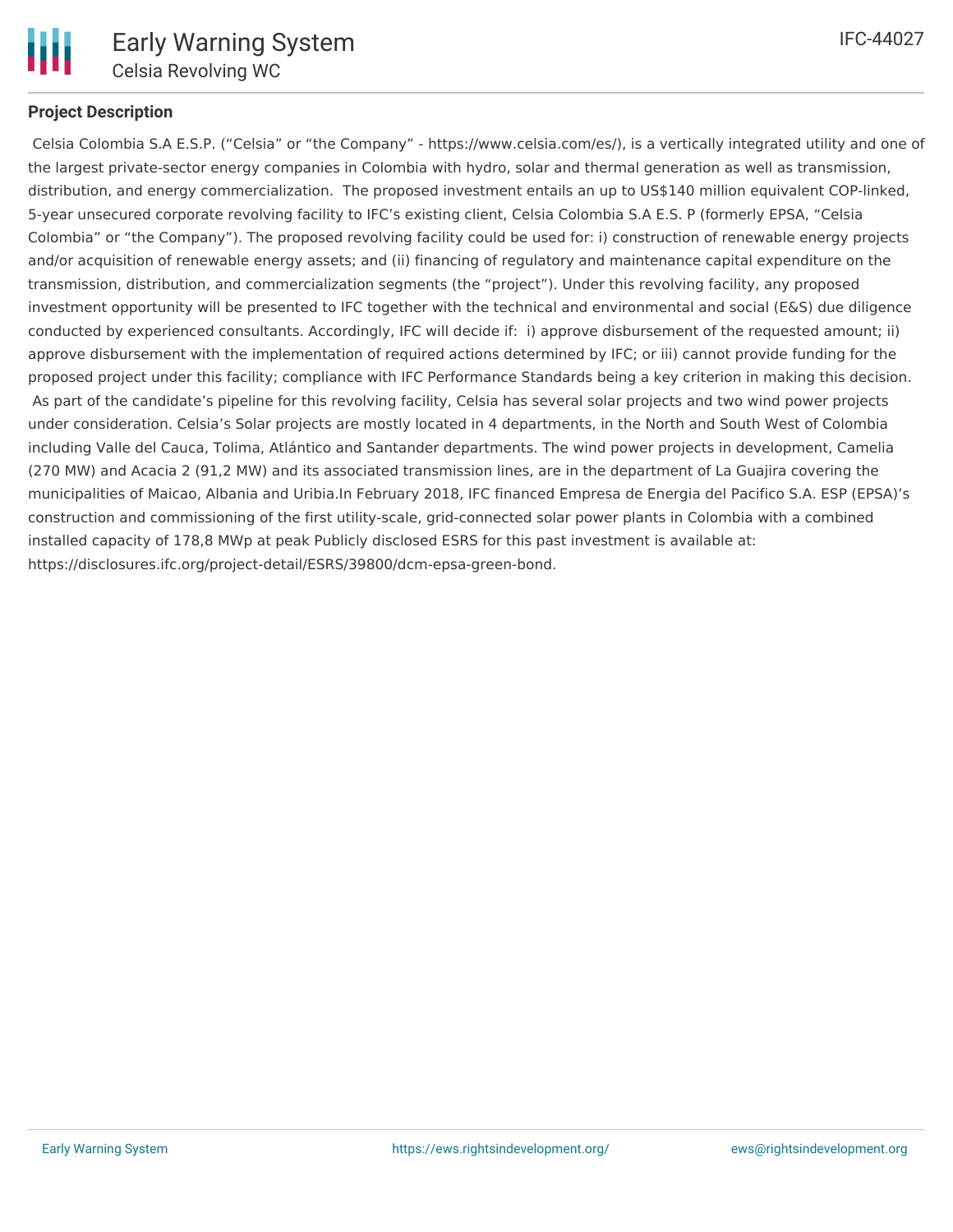#### **Investment Description**

冊

• International Finance Corporation (IFC)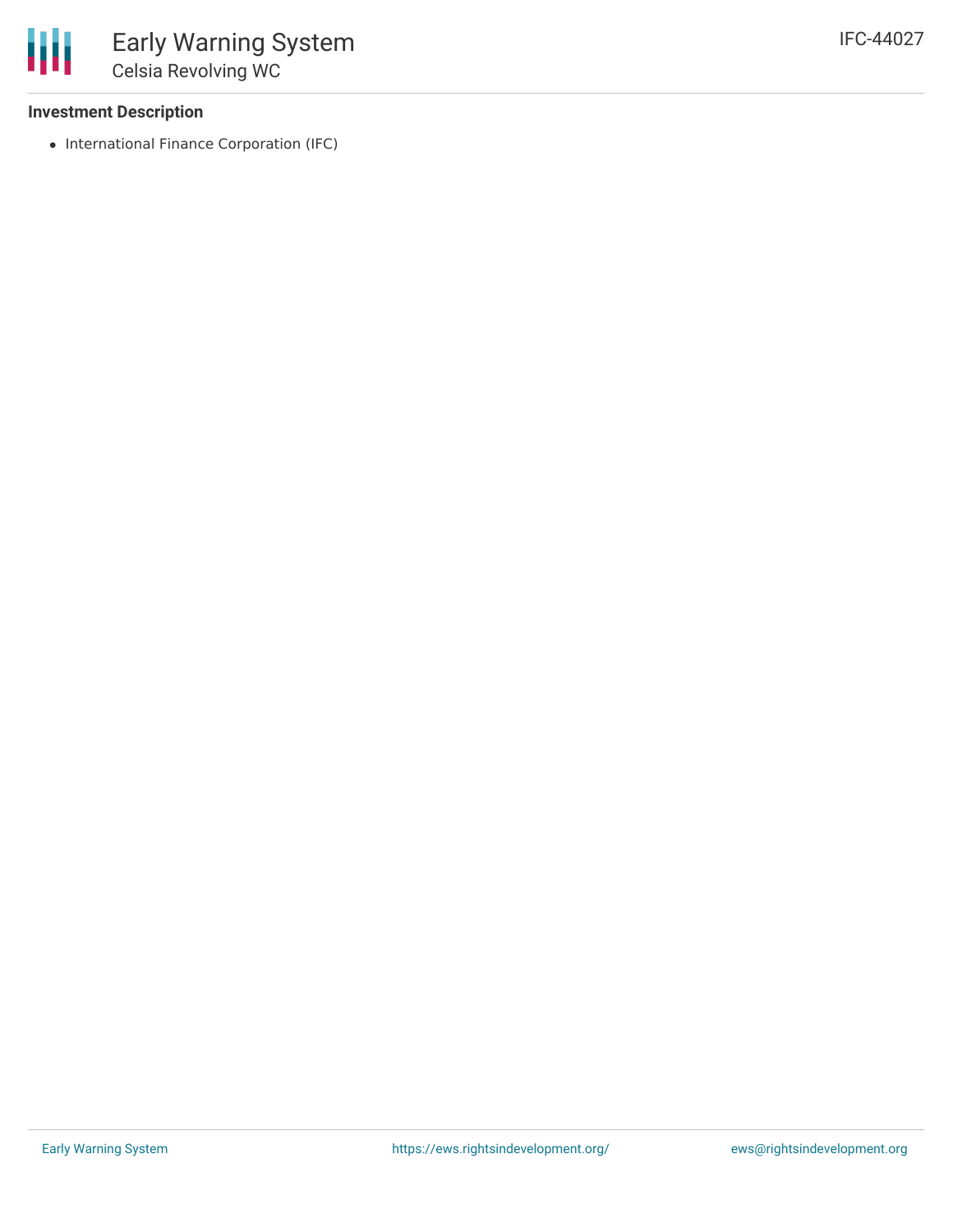

## Early Warning System Celsia Revolving WC

| <b>Private Actor 1</b> | <b>Private Actor</b><br>1 Role | <b>Private Actor</b><br>1 Sector | <b>Relation</b> | <b>Private Actor 2</b> | <b>Private Actor</b><br>2 Role | <b>Private Actor</b><br>2 Sector |  |
|------------------------|--------------------------------|----------------------------------|-----------------|------------------------|--------------------------------|----------------------------------|--|
|                        |                                | -                                | $\sim$          | Celsia Colombia S.A.   | Client                         | Energy                           |  |